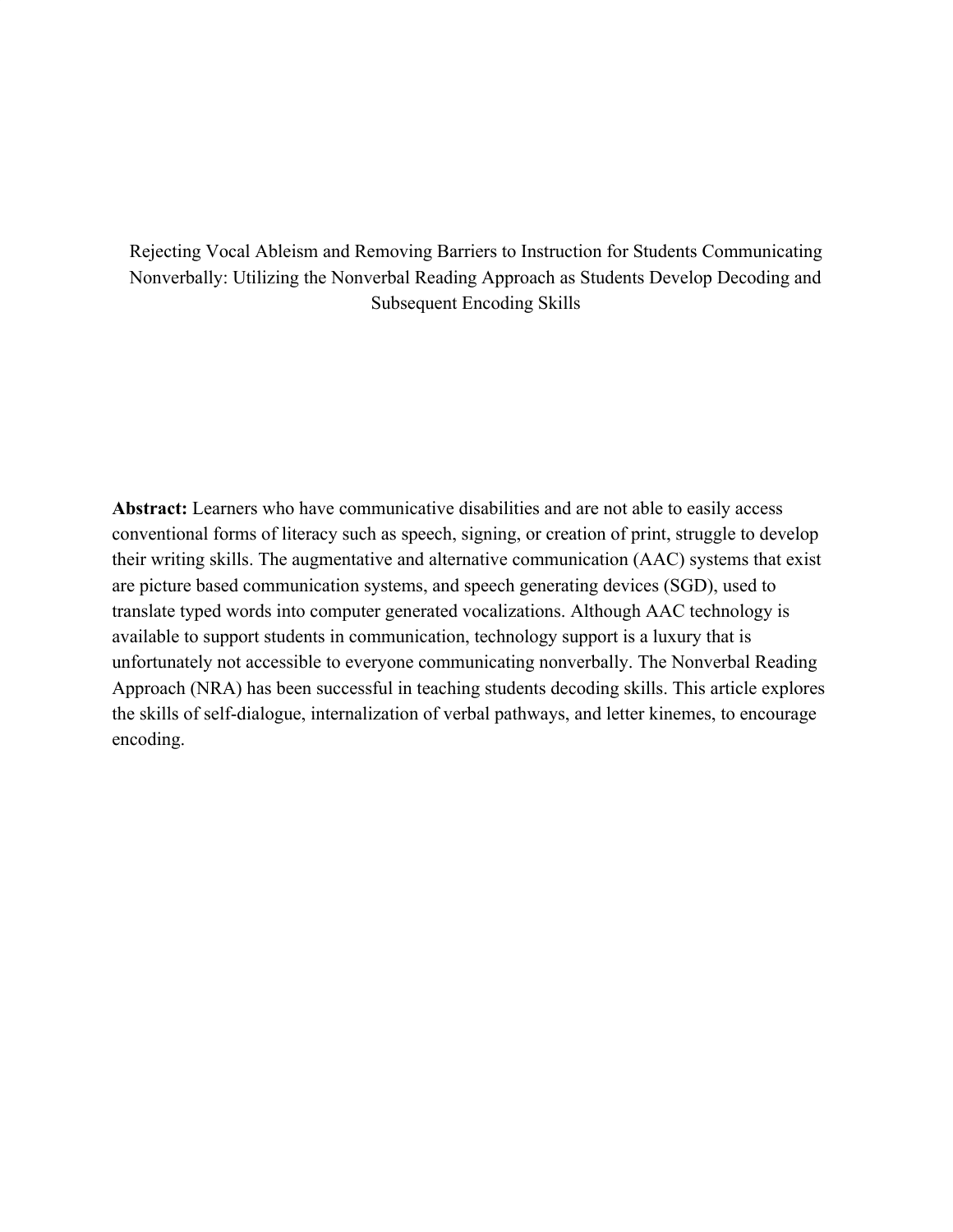### **Nonverbal Communication and Literacy Learning Environments**

Students who are more secure in their ability to identify letters, articulate the initial sounds of words, and demonstrate knowledge of print concepts are more apt to begin writing clearly within the pre-kindergarten setting (Diamond et al., 2008). However, written language is the last literacy system to be acquired (Johnson, 1986). Keeping that in mind, it is expected that there are a greater number of challenges in this area of learning than in others. Inviting children into the writing world, no matter the skill level and ability, is the first step. Participatory appropriation (Mallory & New, 1994) is described as the inclusion of all students within an educational setting, and sharing writing experiences in this inclusive form allows students to learn and model for one another. This inclusion validates children's individual skills and abilities, and showcases each scholar as valued members of the educational community. Within an early childhood setting, teachers can utilize inclusive writing protocols to promote written development across the range of student abilities. Edmister et al. (2013) outline a variety of tools children can use to interact with the writing plane and maximize participation and expression by all. As children use different media to express themselves through symbolic writing, learners begin to define the media's strengths and limitations for communication (Edwards & Willis, 1999).

However, children who have communicative disabilities and are not able to easily access conventional forms of literacy such as speech, signing, or creation of print, struggle to develop their writing skills. This hurdle limits participation in social and physical environments starting at a young age (Drasgow & Halle, 1995). As the process of decoding words develops simultaneously with the ability to encode words, students with communicative disabilities

2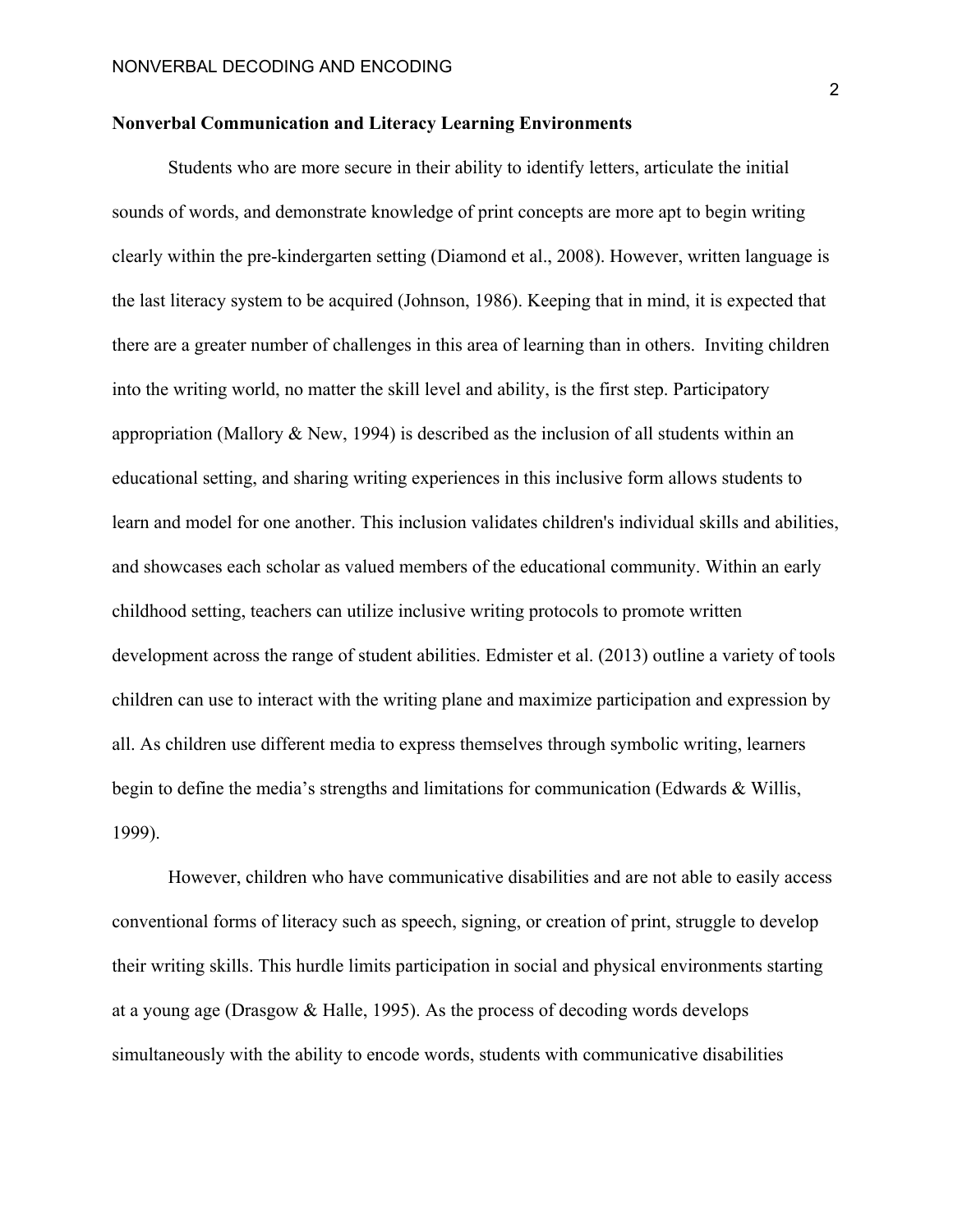struggle to verbally 'sound out' words. A common prompt for students in the early childhood setting is to 'say the sounds' of a word in order to decode to read or encode to write. There have been some support systems developed to support learners who communicate non-verbally. The Non-verbal Reading Approach (NRA) was developed as an intervention to support students in the process of internally decoding words. When it comes to communicative output, there have been two prominent types of augmentative and alternative communication (AAC) systems developed. The first support systems are picture based communication systems and protocol, which involve teaching students how to use picture symbols to prompt adults and peers in social situations to communicate needs. The second augmentative and alternative communication systems are speech generating devices (SGD), which are used to translate typed words into computer generated vocalizations.

Boesch et al. (2013) assert that the integration of augmentative and alternative communication systems into learning environments support students who are nonverbal develop effective communication skills. Although these systems support students in communicating quickly and efficiently, the aim is to facilitate communication using these systems with students while simultaneously teaching the skills of independent encoding and decoding. Bidirectionality in the learning process, as outlined by Diamond et al. (2008), states that students should be exposed to both writing and reading practices concurrently in order to foster optimal literacy development.

## **Review of Literature**

In the research done by Boesch et al. (2013), students were exposed to picture based communication and SGD, and both tools supported students in developing their ability to

3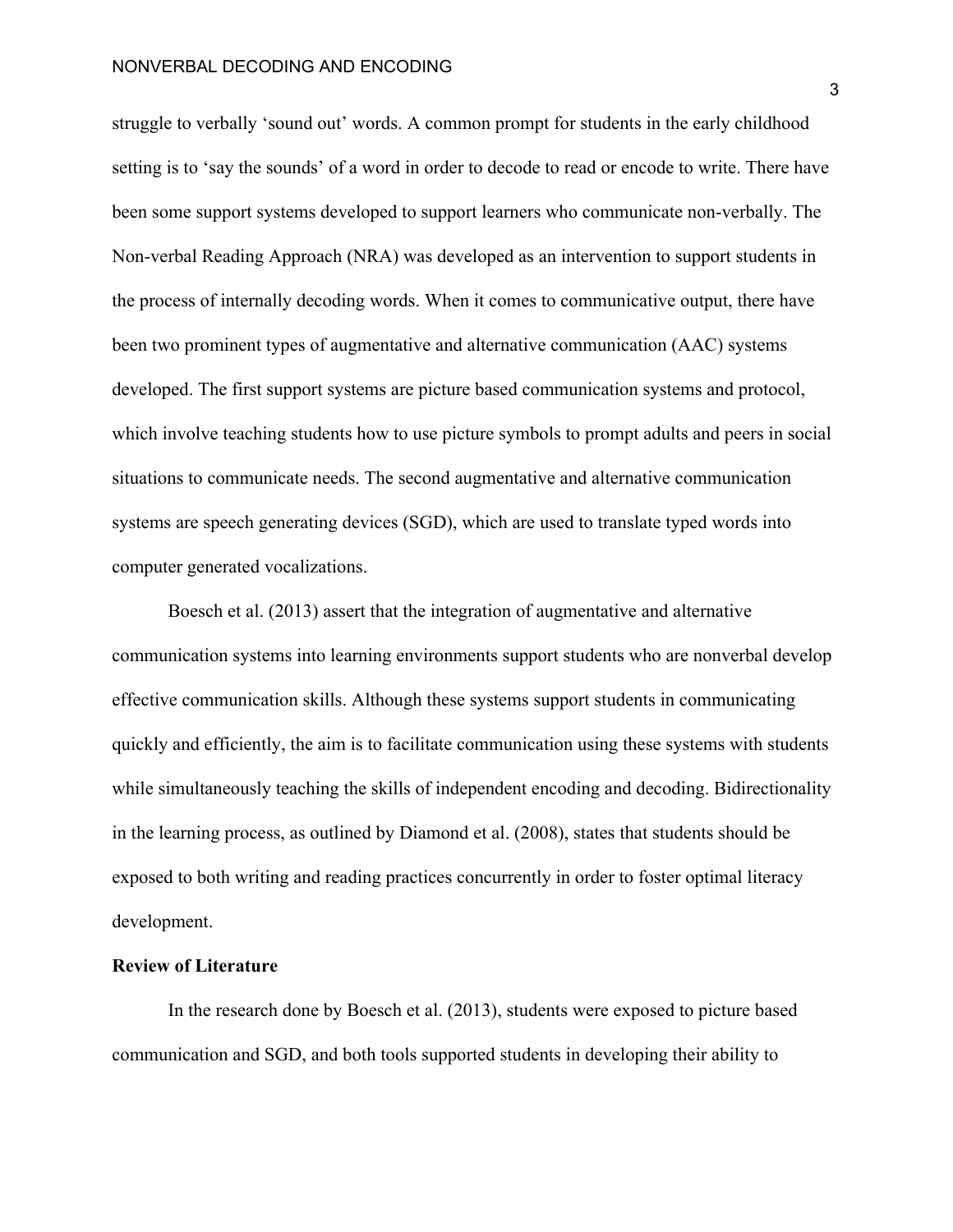communicate. Picture based communication is used as an intervention for teaching functional communication skills, making requests, and ensuring needs are met. Picture based communication is systematically designed to build behavior, and more advanced communication and independence (Boesch et al., 2013).

However beneficial these communication tools are, Heller et al. (2002), explains that AAC systems do not fully support students in the ability to learn to read and write. AAC devices are insufficient in allowing students to ask questions or receive immediate feedback due to the restriction of symbols and images (Heller et al. 2002), or the inability to create novel messages. The limitations that picture based communication and SGD place on students' communicative ability contribute to the struggle to learn how to read and write (Swinehart-Jones & Heller, 2009). Struggling to develop literacy skills is not just attributed to the limitations of picture based communication and SGD, but also to lowered expectations in the educational environment due to the difference in student contribution, inadequate instructional strategies, and lack of information on how to support students with speech or language disabilities (Heller et al., 2002).

Heller et al. (2002) asserts that learning to decode and comprehend are the foundational skills taught in schools, as these lead to fluent reading. Students with severe speech impairments and those who communicate non-verbally typically struggle with phonological processing in comparison to same-aged peers (Swinehart-Jones & Heller, 2009). Due to students' inability to verbally communicate the words and receive feedback from peers and educators, learning to read can be challenging. Sandberg (2001) states that the ability to verbally articulate the phonological sounds of words is not mandatory in order to decode or encode, but is beneficial. This finding was crucial in developing the NRA as a tool to support students with severe speech impairments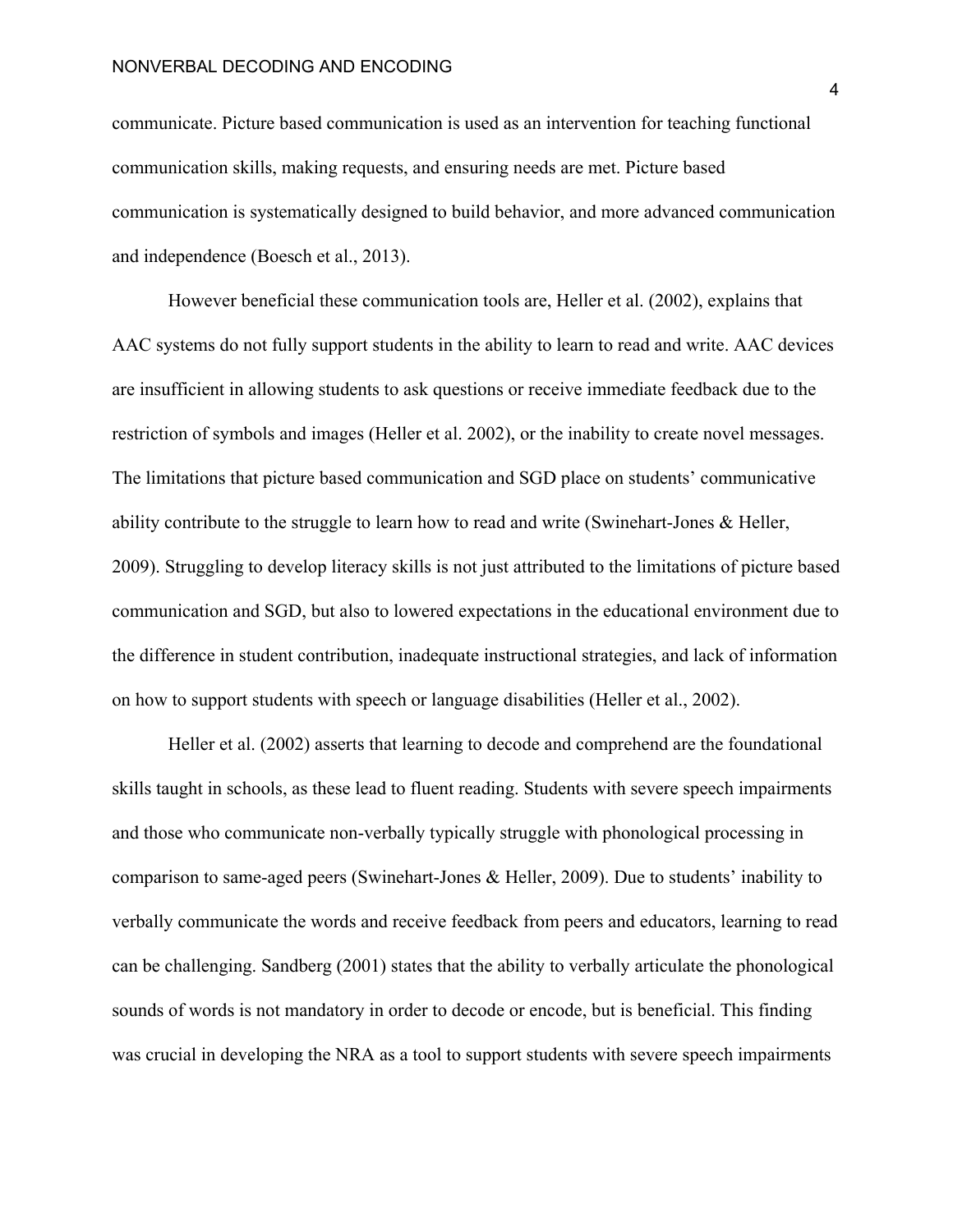(SSI). The struggle to decode words, paired with the lack of a strategy to fluently identify words puts students at risk for academic hardship (Heller et al., 2002).

The NRA teaches students to utilize internal dialogue to silently verbalize phonemes in order to sound out words. This silent decoding allows students to blend sounds internally (Heller et al., 2002) and then choose from an array of choices verbally presented. Educators analyze the errors students make and tailor decoding instruction based on student need (Swinehart-Jones & Heller, 2009). When teaching students using the NRA protocol, the process involves guided practice with a teacher and then evaluation of student understanding. Students move through three stages of decoding: teacher modeling internal speech by vocalizing the sounds of the word slowly, then reading them quickly without stopping, and finally saying the entire word (Swinehart-Jones & Heller, 2009).

In research conducted around the effectiveness of the NRA, Coleman-Martin et al. (2005) tested three different methods for implementing the protocol: teacher only instruction, teacher plus computer-assisted instruction (CAI), and solely computer based instruction. Following the three trials of the NRA, a teacher questionnaire was provided and based on this study conducted with four students, teachers plus CAI had the most consistently positive outcomes (Coleman-Martin et al., 2005). It is important to note that the same three step protocol of guided instruction and subsequent evaluation is used across all studies. Swinehart-Jones & Heller (2009) expanded on the study by sharing the success of the protocol being used to teach content specific vocabulary throughout the year, as well as the effectiveness in teaching students to generalize the decoding of unknown words that have similar phonemic patterns. Additionally, the Swinehart-Jones & Heller (2009) study sought to understand when students are decoding using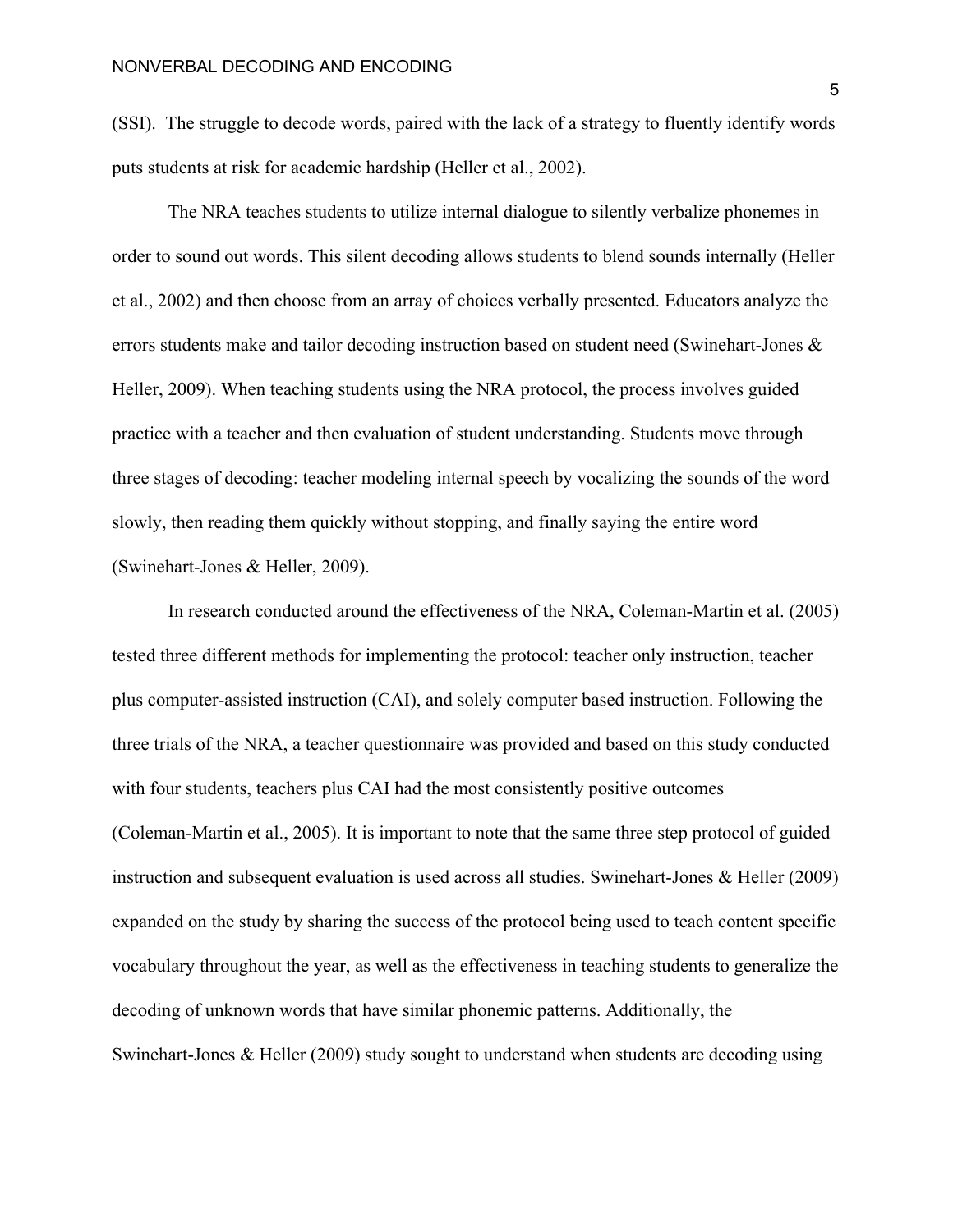the NRA strategy independently, showing understanding and mastery of the internal blending of phonemes. This study observed student motoric indicators, or gross-motor movements, to indicate when students were working through the independent decoding of a word. Movement can look different from student to student: moving a finger under a word while decoding, moving a mouse across the screen, or swinging an arm to show movement through the word are all demonstrations of motoric indicators (Swinehart-Jones, 2009). All students in the study were successful in demonstrating the internalization of the NRA protocol paired with motoric indicators, presenting as movements in head position, blinking, moving a finger from left to right as a technique to track the letters on the page (Swinehart-Jones, 2009).

# **Conceptual and Theoretical Research**

Jie-Qi Chen et al. (2011) explains that activity is the most foundational part of child development, as children interact with their environment at home and at school, while Wollman-Bonilla (2000) shares that literacy development is not only situated in the cognitive development realm, but also the sociocultural. As students are developing their writing skills, they are not doing so in a vacuum. Writing as communication is done for a purpose and happens through learning within social interactions (Wollman-Bonilla, 2000). In order to support the growth and development of students learning to encode, it is vital that the cultural norms of literacy tools are modeled (Sivian, 1986). As teachers are modeling and inviting children into the writing process, they are providing scaffolding for the internalization of letter formation and the concept that letters together create words, and words carry meaning and message (Sivian, 1986). In order to support students in their development of writing with peer and teacher support, Jones (2015) highlights the inclusive method of interactive writing (IW). IW is a group effort in order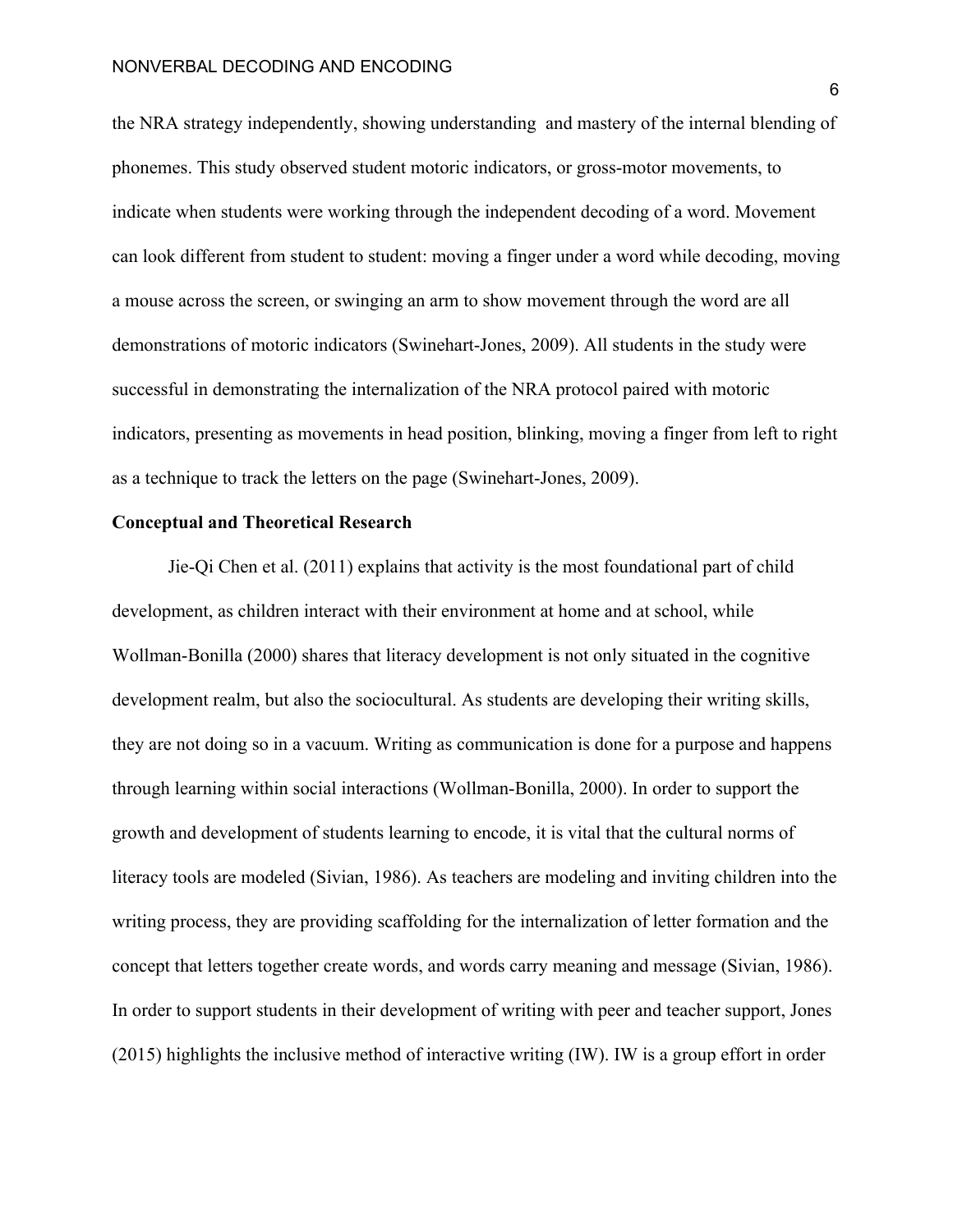to write a meaningful message that involves students taking turns writing letters, words, and sharing the writing utensil (Jones, 2015). When students are a part of the development of the message, and an active part in the learning, students become more than just a conduit for information (Mallory & New, 1994).

As students who are participating non-verbally in the classroom have shown success in the development of their decoding skills by internalizing the letter-sound correlations, the next step is to develop encoding skills. By teaching students the verbal pathways (Fountas & Pinnell, 2013) of letter formation, providing opportunity for practice of formation, and participating in IW activities within the daily routines and classroom setting (Jones, 2015), it is theorized that the internalization of the verbal pathways can lead to independent letter formation and encoding of words learned through the NRA. As a cognitive process, students are being asked to retain the letter formation and association with the sound and symbol in long term memory, and apply it within the task environment in written form (Flower & Hayes, 1981). As a sociocultural interaction, students are learning through participatory association (Mallory & new, 1994) via the sharing of knowledge from teacher to student, as well as student to student. Salleh et al. (2012), explains that the opportunity for experience and apprenticeship along with ensuring that the material is realistic and relevant is vital to the development of knowledge, which validates the model of encoding exposure and practice through IW (Jones, 2015).

# **Current Tools and Limitations**

With this study rooted in the theoretical framework of social constructivism, the research questions involve how teacher to student interaction can facilitate encoding development and how interactive writing among the entire classroom community can develop 'voice' and writing

7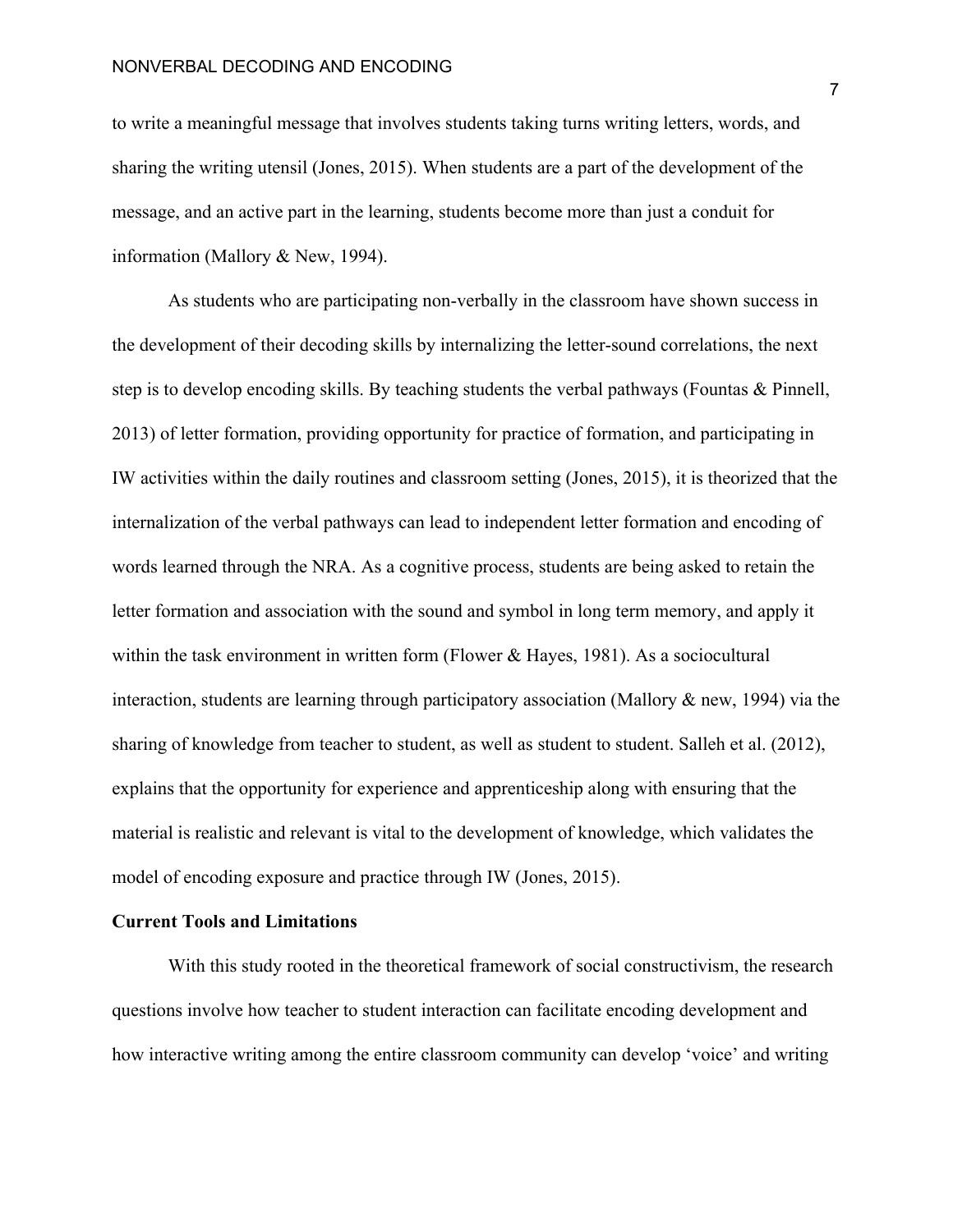skills. Existing AAC tools are appropriate for initial requesting, but that begs the question of what comes next in developing literacy skills. Edwards (1999) explains that literacy can be defined as the ability to read and write messages in the service of three goals. Goal one is recording and preserving experiences. Goal two is to reflect, explore, and extend one's thoughts and feelings. The third and final goal is communicating and sharing ideas with others. Picture based communication allows students to only do one of these goals: communicating and sharing ideas of others, and does so with limitations (Edwards, 1999). Although, for young children, it's natural to combine symbolic forms with writing when expressing thoughts; AAC does not fully allow children to span the range of literacy communication abilities.

The promising research around the NRA is valuable because as Reutzel (2017) states, there is a correlation between letter naming and letter writing fluency. If students are able to decode words fluently by using strategies developed during initial NRA training, then students theoretically can develop their writing skills outside AAC. Pazeto (2016) shares that vocabulary, phonological awareness, and rapid naming skills predict performance in written language. If students have developed the ability to decode fluently with the NRA, then transitioning to written language is a natural next step.

Reutzel (2017) explains that when students see a letter, shape, or picture, it is relayed to self with internal dialogue, which leads to internal and personal meaning becoming attached to the visual. This is why a common phonics instruction technique is to teach the letter, paired with the sound, and a picture cue. This strategy is done to build schema, so students have a frame of reference to pull up on. This is why when looking at symbols in another language, we struggle to make meaning, as we have no association to what that symbol is or the sound it makes. That is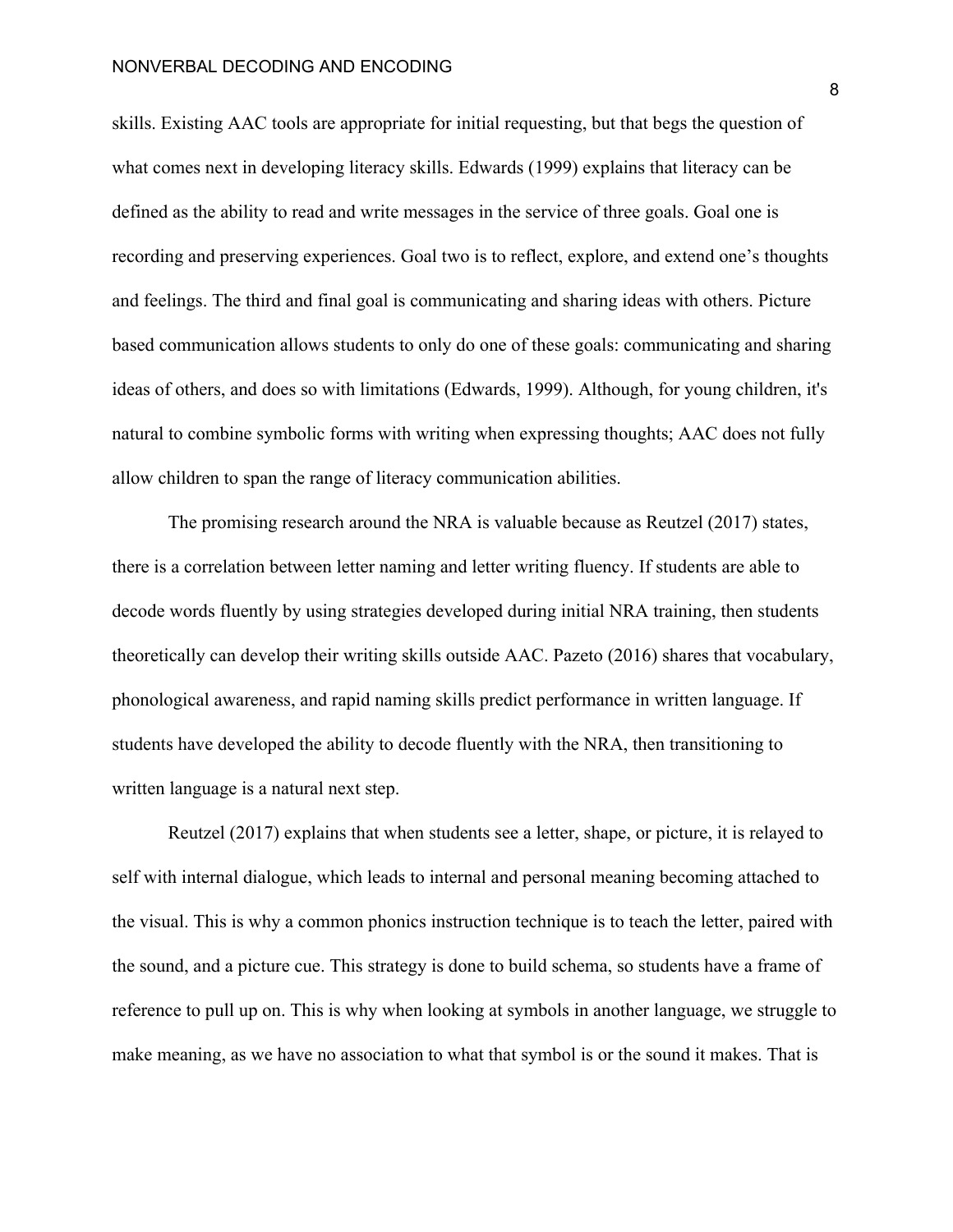when students experience disequilibrium (Branscombe, 2013). Disequilibrium is described as the time period when humans are taking in new information, but it does not align to any information already learned. Within a state of disequilibrium, no existing schema is available to reinforce what is being learned (Branscombe, 2013). Reutzel (2017) goes one step further to coin the phrase "kinemes," which is explained to be letter recognition that includes awareness of shapes, and the motor memory of the form. This contributes to our lack of understanding symbols in another language, as we have no method for forming the letter or significance it holds.

When teaching students who are communicating nonverbally how to write, the strategy of instruction using letter, picture, sound is still accessible. However, as the child cannot articulate the sound audibly, it is grappled with internally. The question is, does the implementation of teaching of kinemes in addition to the NRA protocol support students in developing independent writing ability outside of picture based communication and SGD? Peterson (2016) explains that learning to write is not done by solely learning how to generate written text. As children make circles, lines, and squiggles, hand eye coordination is being developed and the understanding that communication happens by making marks and drawings is formed. Peterson (2016) emphatically states that educators can build off of the natural inclination to make marks to help students learn to write, despite any difference in ability to verbally communicate.

# **Interactive Writing Immersed in NRA**

In Jones' (2015) study of the benefits of interactive writing and Writers Workshop (WW) instruction methods, the process of inviting students to orally rehearse and revise the words and sentences being written is highlighted. As the students in this study are participating non-verbally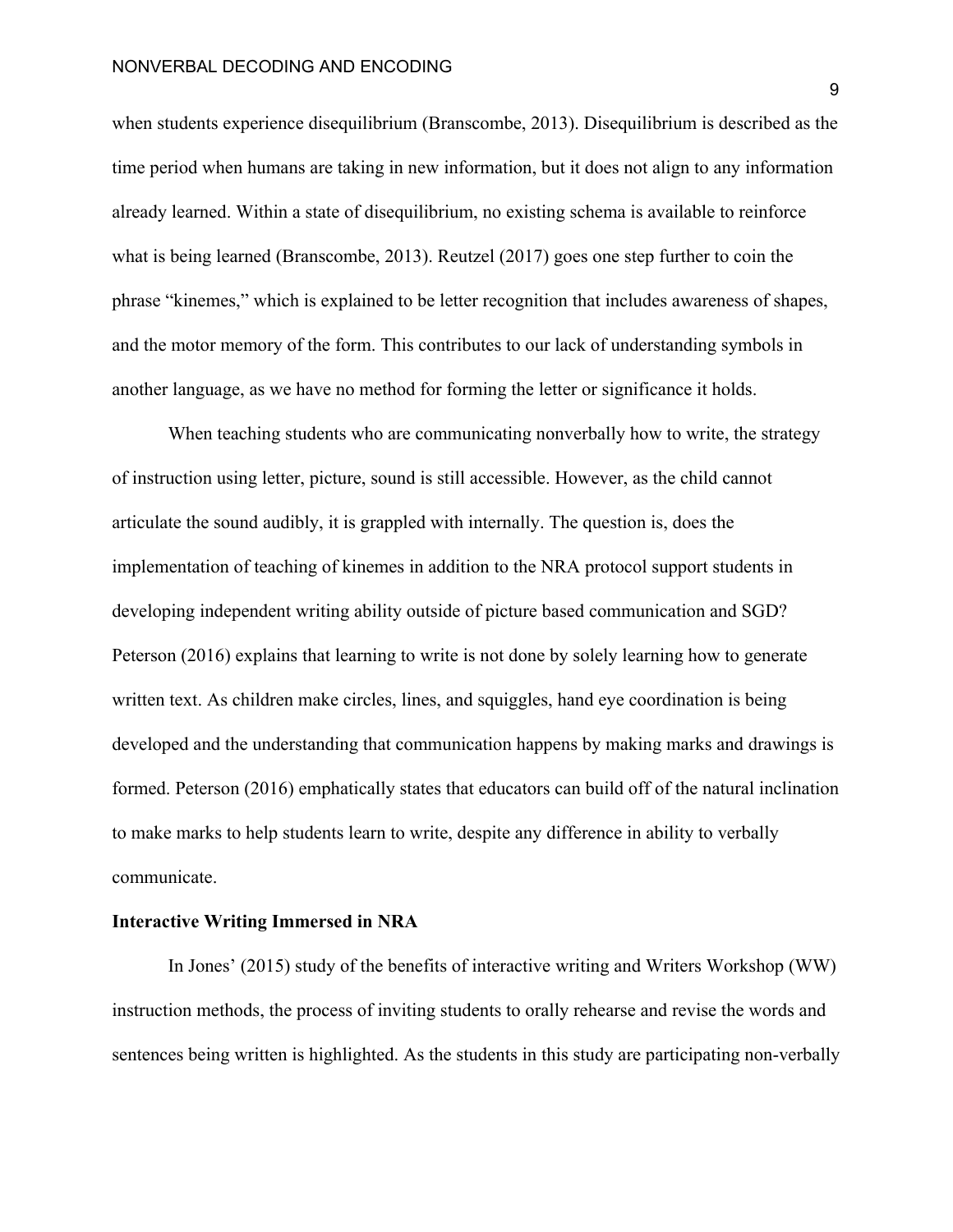in their literacy development, it would be beneficial to see if the complimenting elements of IW (sharing the pen, creating a meaningful message, group collaboration) support student literacy development.

# **Educator Next Steps**

Although AAC technology is available to support students in communication, technology support is a luxury that is unfortunately not accessible to everyone communicating nonverbally. With hope, this article reaches the instructors who support students who communicate nonverbally, and prompt intentional teaching of internal dialogue after seeing the power it holds.

Teachers that utilize the Fountas & Pinnell (2013) verbal pathways to explicitly teach each letter kineme and model the creation of each letter when writing by verbally talking through the formation of each letter as a strategy for instruction (Flower & Hayes, 1981) are setting their students up for success. Teachers will model letter creation and state the verbal pathway, daily. As this method of instruction is meant to complement the internal dialogue power that the NRA highlights, modeling thinking through teacher vocalization is vital for students to observe in order to internalize. Teachers should work to provide a minimum of two opportunities daily for participation in interactive writing (IW) during instruction, where students will be asked to contribute the same words via encoding that are being taught during the NRA instruction. For example, time for the IW would occur during everyday classroom routines such as Morning Message, literacy centers, and NRA practice. To begin, students are not being asked to transfer letter-symbol correlation to novel words and messages, but rather demonstrating understanding of letter formation in words being taught and practiced in the NRA. Initial work should focus on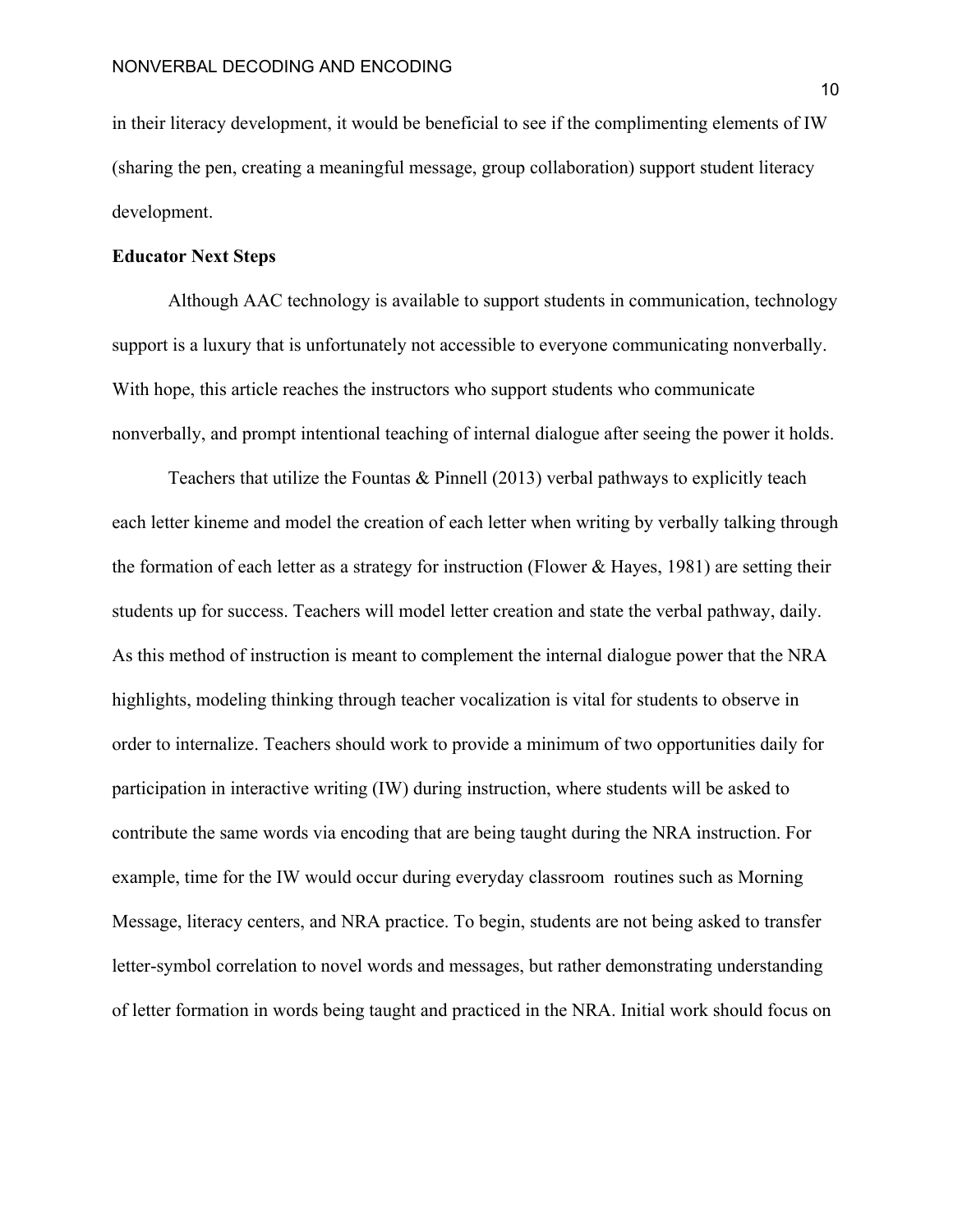the writing on consonant-vowel-consonant words (CVC) words, so that the emphasis is the teacher modeling the kinemes and motor memory formation (Reutzel, 2017).

The baseline data collected during the first six weeks of the academic year could include the encoding of ten CVC words being taught during the NRA protocol. When participating in NRA lessons, after students identify a word, the next prompt from the teacher will be to write the word. Due to the volume of work requested within the baseline, the alphabetic sample of upper and lower case letters may not be completed in one day, but rather over the course of a week by the research team. Progress monitoring samples may be collected in the last week of the quarter for teacher evaluation of data.

### **Anticipated Classroom Results**

McArthy et al. (2016) states that participation in writing allows humans to gain their voice and develop their identity within a variety of settings. The anticipated results of this teaching strategy are just that; to build the foundational encoding skills of students who are communicating non-verbally, and begin the development of written voice and novel message creation. With repeated exposure to verbal pathways, opportunities to practice writing using known words practiced in the NRA, it is anticipated that participants in the study will be able to legibly encode the words that they are successfully decoding. Elbow (2012) describes the process of learning to write as a necessity in order for writers to develop a sense of social presence, power, and developing an understanding of self.

Kathryn et al., (2002), Coleman-Martin et al. (2005), and Swinehart-Jones et al. (2009) studies show success in decoding for students using the NRA. The method of utilizing explicit instruction to model the decoding of words allowed students who are communicating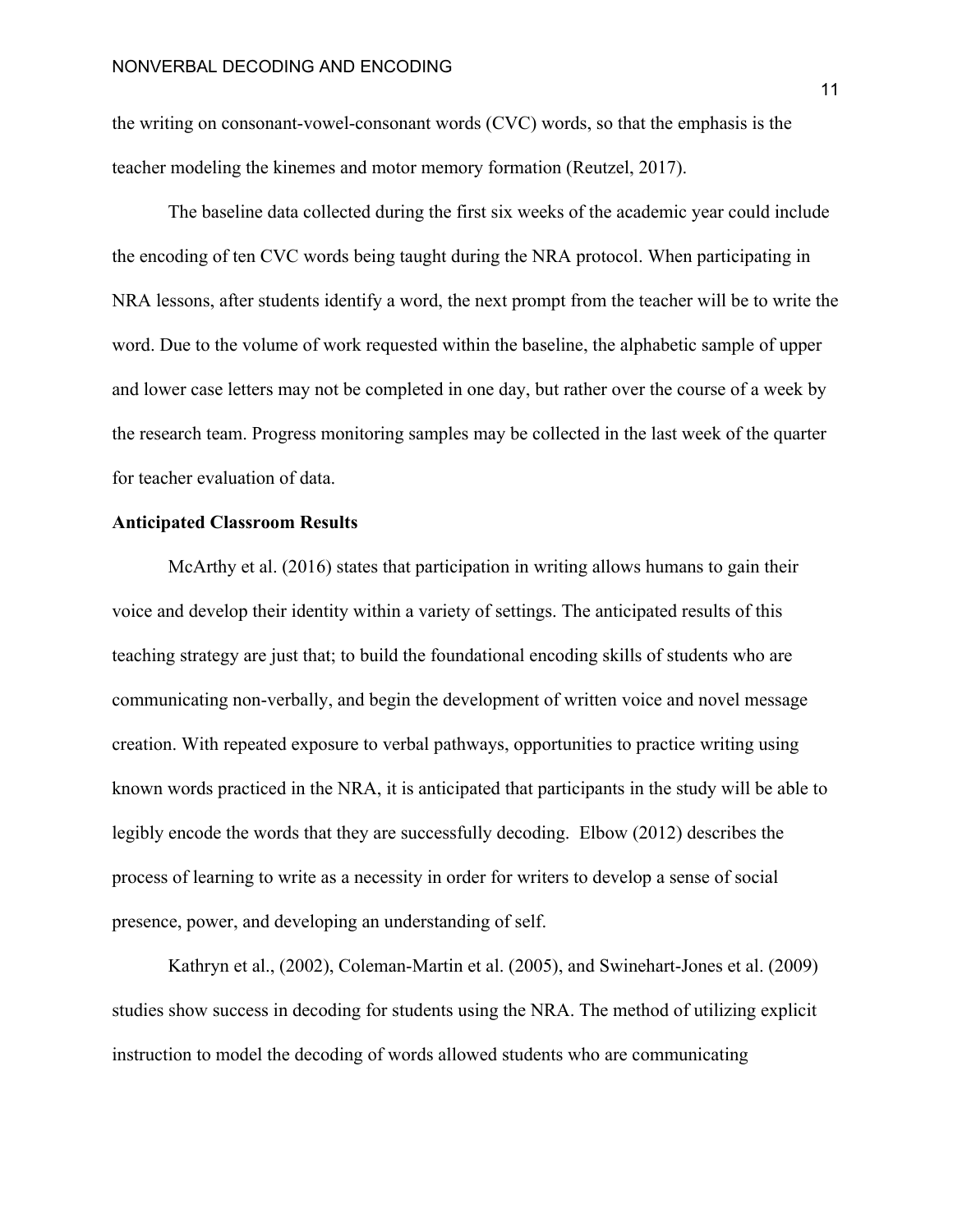non-verbally to internalize letter sounds, and then decode words independently. If this method of modeling and internalization is beneficial for encoding, and it is known that bidirectionality in the learning process of reading and writing, as outlined by Diamond et al. (2008) is beneficial for student literacy development, then a logical conclusion remains that encoding and subsequent written communication is possible without the reliance of picture based communication or SGD. Starting with encoding the words being learned through the NRA will allow teachers to focus on the implementation and teaching skills of letter formation.

### **Limitations**

Educator attitude impacts the outcome. Working with a population that communicates non-verbally and possibly has difficulty with fine motor skills when grasping a writing tool, there may be educator hesitation around the practice of handwriting. Picture based communication and SGD help students communicate needs fluently and efficiently. Taking the time to develop fine motor skills, letter formation, and creation of CVC words during the NRA protocol may cause a shift in the classroom schedule as the element of encoding can be time consuming. However, written language is the last literacy system to be acquired (Johnson, 1986) and although encoding may take time, all humans deserve the ability to communicate.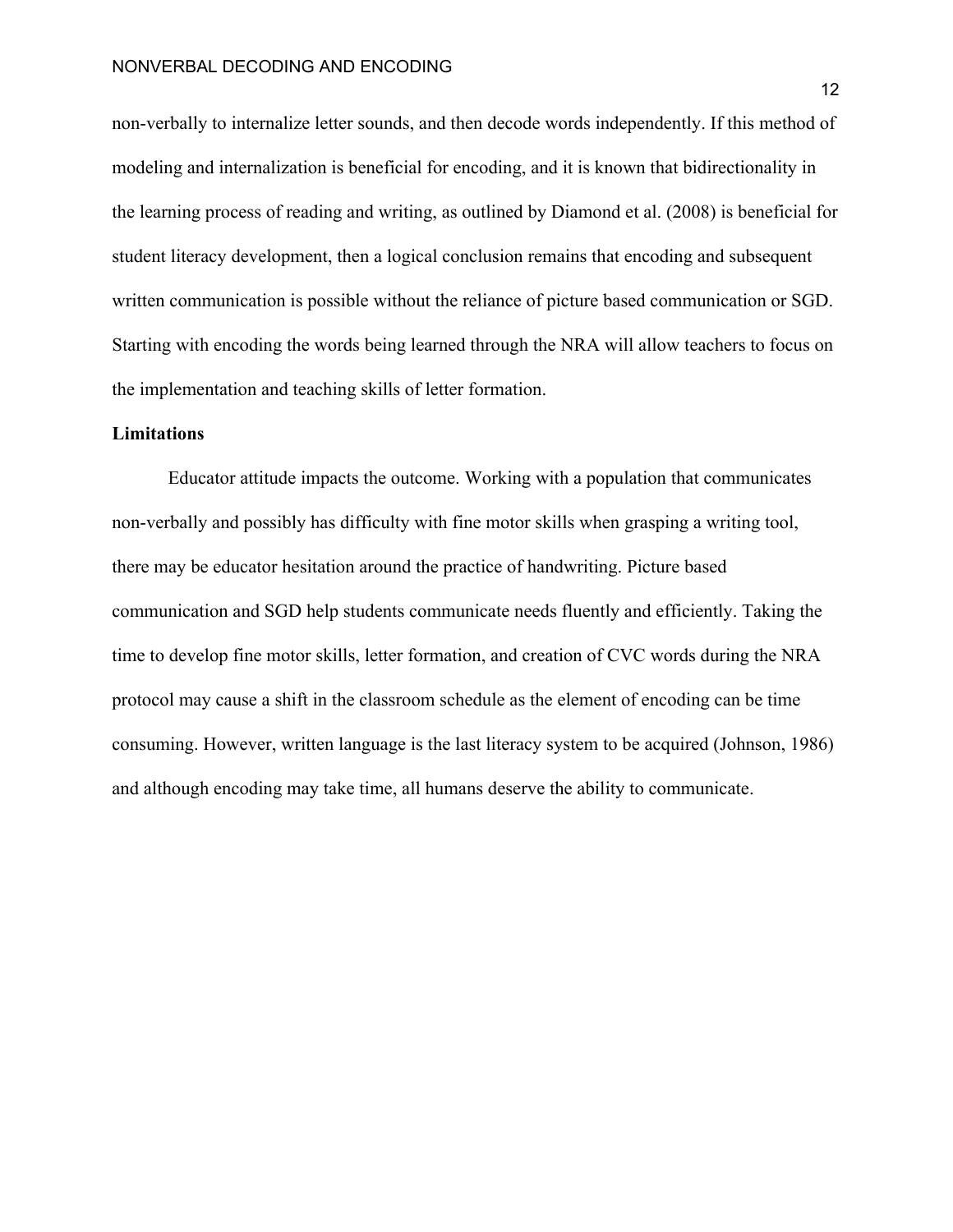## References

- Boesch, M. C., Wendt, O., Subramanian, A., & Hsu, N. (2013). Comparative efficacy of the Picture Exchange Communication System (PECS) versus a speech-generating device: Effects on requesting skills. *Research in Autism Spectrum Disorders*, *7*(3), 480–493. doi: 10.1016/j.rasd.2012.12.002
- Branscombe, N. A. (2013). The aims of the constructivist curriculum. *Early Childhood Curriculum*. doi: 10.4324/9780203808849
- Coleman-Martin, M. B., Heller, K. W., Cihak, D. F., & Irvine, K. L. (2005). Using Computer-Assisted Instruction and the Nonverbal Reading Approach to Teach Word Identification. *Focus on Autism and Other Developmental Disabilities*, *20*(2), 80–90. doi: 10.1177/10883576050200020401
- Diamond, K. E., Gerde, H. K., & Powell, D. R. (2008). Development in early literacy skills during the pre-kindergarten year in Head Start: Relations between growth in children's writing and understanding letters. Early Childhood Research Quarterly, 23, (467-478). doi: 10.1016/j.ecresq.2008.05.002
- Drasgow, E., & Halle, J. W. (1995). Teaching Social Communication to Young Children with Severe Disabilities. *Topics in Early Childhood Special Education*, *15*(2), 164–186. doi: 10.1177/027112149501500203
- Edmister, E., Staples, A., Huber, B., & Garrett, J. W. (2013). Creating Writing Opportunities for Young Children. *Young Exceptional Children*, *16*(3), 24–35. doi: 10.1177/1096250612473128
- Edwards, C. P., & Willis, L. M. (1999). Integrating Visual and Verbal Literacies in the Early Childhood Classroom. *Early Childhood Education Journal*, *27*(4), 259–265. doi: 10.1023/b:ecej.0000003364.99437.5d
- Elbow, P. (2012). *Vernacular excellence.* New York: Oxford University Press.
- Flower, L., & Hayes, J. R. (1981). A cognitive process theory of writing. College Composition and Communication, 32, 365–387.
- Fountas, I. C., & Pinnell, G. S. (2013). *Fountas & Pinnell leveled literacy intervention*. Portsmouth, NH: Heinemann.
- Ganz, J. B., Hong, E. R., & Goodwyn, F. D. (2013). Effectiveness of the PECS Phase III app and choice between the app and traditional PECS among preschoolers with ASD. *Research in Autism Spectrum Disorders*, *7*(8), 973–983. doi: 10.1016/j.rasd.2013.04.003
- Heller, K.W., Fredrick, L.D., Tumlin, J. et al. Journal of Developmental and Physical Disabilities (2002) 14: 19. [https://doi.org/10.1023/A:101355961223](https://doi.org/10.1023/A:1013559612238)8
- Jie-Qi Chen, Ann Masur & Gillian McNamee (2011) Young children's approaches to learning: a sociocultural perspective, Early Child Development and Care, 181:8, 1137-1152, DOI: [10.1080/03004430.2010.520160](https://doi-org.mutex.gmu.edu/10.1080/03004430.2010.520160)
- Johnson, D. J. (1984). Language Problems of Learning Disabled Children. *Topics in Early*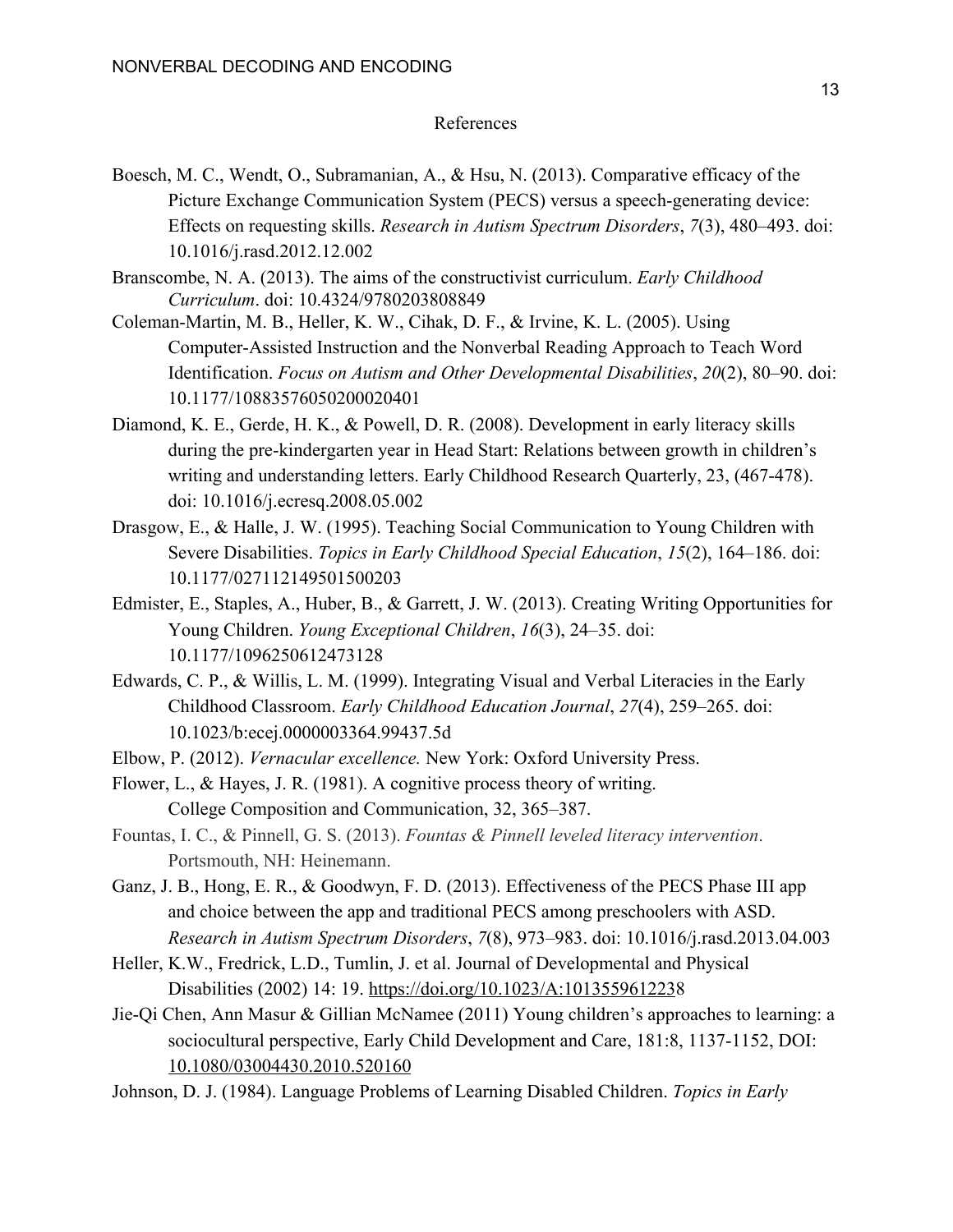*Childhood Special Education*, *4*(2), 21–35. doi: 10.1177/027112148400400203

- Jones, C. D. (2015). Effects of writing instruction on kindergarten students' writing achievement: An experimental study. The Journal of Educational Research, 108, 35- 44. doi: 10.1080/00220671.2013.836466
- Kathryn, W. H., Fredrick, L. D., Tumlin, J., & Brineman, D. G. (2002). Teaching decoding for generalization using the nonverbal reading approach. *Journal of Developmental and Physical Disabilities, 14*(1), 19-35.

doi:http://dx.doi.org.mutex.gmu.edu/10.1023/A:1013559612238

- Mallory, B. L., & New, R. S. (1994). Social constructivist theory and principles of inclusion: Challenges for early childhood special education. *The Journal of Special Education*, *28*(3), 322–337. doi: 10.1177/002246699402800307
- McCarthy, C. A., Graham, S., & Fitzgerald, J. (2016). Handbook of Writing Research (2nd ed.). New York, NY: The Guilford Press.
- Pazeto, T. D. C. B., Seabra, A. G., & Dias, N. M. (2014). Executive Functions, Oral Language and Writing in Preschool Children: Development and Correlations. *Paidéia (Ribeirão Preto)*, *24*(58), 213–222. doi: 10.1590/1982-43272458201409
- Peterson, S. S., Mcintyre, L. J., & Forsyth, D. (2016). Supporting Young Children's Oral Language and Writing Development: Teachers and Early Childhood Educators Goals and Practices. *Australasian Journal of Early Childhood*, *41*(3), 11–19. doi: 10.1177/183693911604100303
- Reutzel, P., Mohr, K. A., & Jones, C. D. (2017). Exploring the relationship between letter recognition and handwriting in early literacy development. *Journal of Early Childhood Literacy*, *19*(3), 349–374. doi: 10.1177/1468798417728099
- Salleh, S. M., Tasir, Z., & Shukor, N. A. (2012). Web-based simulation learning framework to enhance students' critical thinking skills. *Procedia - Social and Behavioral Sciences*, *64*, 372–381. doi: 10.1016/j.sbspro.2012.11.044
- Sandberg, A. D. (2001). Reading and spelling, phonological awareness, and working memory in children with severe speech impairments: A longitudinal study. Augmentative and Alternative Communication, 17, 11–26.
- Schwartz, I. S., Garfinkle, A. N., & Bauer, J. (1998). The Picture Exchange Communication System. *Topics in Early Childhood Special Education*, *18*(3), 144–159. doi: 10.1177/027112149801800305
- Sivan, E. (1986). Motivation in social constructivist theory. *Educational Psychologist*, *21*(3), 209–233. doi: 10.1207/s15326985ep2103\_4
- Swinehart-Jones, D., & Heller, K. W. (2009). Teaching students with severe speech and physical

 impairments a decoding strategy using internal speech and motoric indicators. *Journal of Special Education, 43*(3), 131-144. doi:<http://dx.doi.org.mutex.gmu.edu/10.1177/0022466908314945>

Vue, G., Hall, T. E., Robinson, K., Ganley, P., Elizalde, E., & Graham, S. (2015). Informing